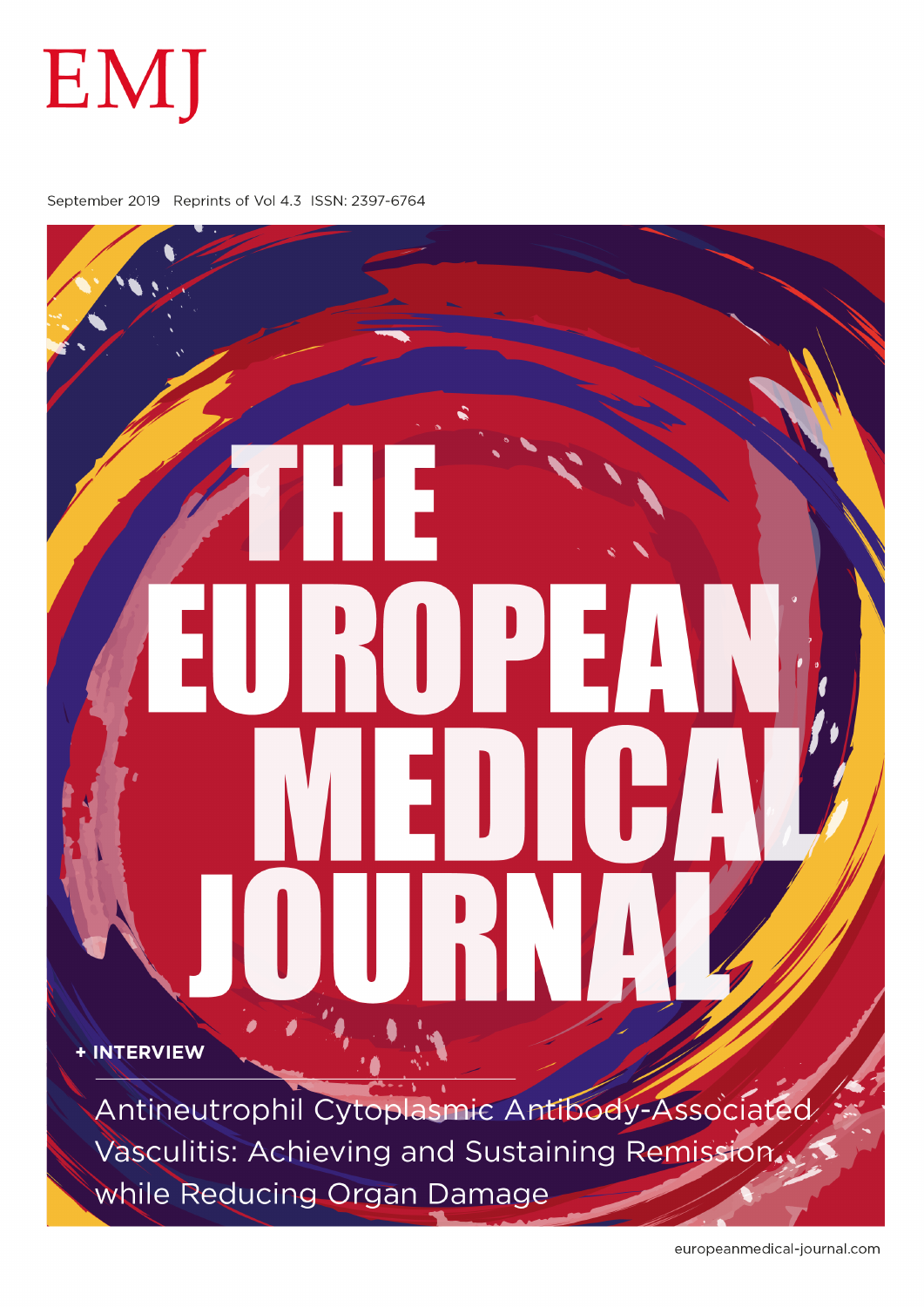# Antineutrophil Cytoplasmic Antibody-Associated Vasculitis: Achieving and Sustaining Remission while Reducing Organ Damage

Interviews with Three Key Opinion Leaders

| Interviewees: | Annette Bruchfeld, <sup>1</sup> Kirsten de Groot, <sup>2</sup> David Jayne <sup>3</sup><br>Department of Nephrology, Karolinska University Hospital, Sweden<br>1.<br>Department of Internal Medicine, Nephrology and Rheumatology, Medical Clinic<br>2.<br>III, Sana Klinikum Offenbach, Offenbach am Main, Germany<br>Lupus and Vasculitis Unit, Addenbrooke's Hospital, Cambridge, UK<br>$\overline{3}$ .                                                                                                                                                                                                                        |
|---------------|------------------------------------------------------------------------------------------------------------------------------------------------------------------------------------------------------------------------------------------------------------------------------------------------------------------------------------------------------------------------------------------------------------------------------------------------------------------------------------------------------------------------------------------------------------------------------------------------------------------------------------|
| Disclosure:   | Prof Bruchfeld has received consultancy fees from ChemoCentryx and Merck/MSD;<br>and has received speaker honoraria from AstraZeneca, ChemoCentryx, and Merck/<br>MSD. Prof de Groot has received speaker honoraria from Pfizer, Amgen, Roche,<br>Janssen Cilag, Abbvie, Merck/MSD, UCB, and Berlin Chemie; and has received<br>advisory board fees from Roche, Amgen, and Vifor. Prof Jayne has received research<br>grants from Chemocentryx, GSK, Roche/Genentech, and Sanofi-Genzyme; and has<br>received consultancy fees from AstraZeneca, Boehringer-Ingelheim, Chemocentryx,<br>Chugai, GSK, Infla-RX, Insmed, and Takeda. |
| Support:      | The publication of this interview feature was supported and reviewed by Vifor<br>Pharma.                                                                                                                                                                                                                                                                                                                                                                                                                                                                                                                                           |
| Disclaimer:   | The opinions expressed in this article belong solely to the respective interviewees.                                                                                                                                                                                                                                                                                                                                                                                                                                                                                                                                               |
| Citation:     | EMJ. 2019;4[3]:2-8.                                                                                                                                                                                                                                                                                                                                                                                                                                                                                                                                                                                                                |



Due to advances in treatment, antineutrophil cytoplasmic antibody-associated vasculitis (AAV) is no longer a universally fatal condition; however, difficulties remain in managing its chronic relapsing-remitting course. Current standard of care<sup>1</sup> aims to control the multisystem damaging vasculitis but exposes patients to the risk of severe treatment toxicities in the short and long-term, particularly from high-dose or prolonged steroid use. Moreover, a lack of knowledge around disease recognition in real-world clinical practice often impedes patient access to the required specialist care. In this article, three experts in the field of AAV, Prof Annette Bruchfeld, Prof Kirsten de Groot, and Prof David Jayne, offer their views on the current status of disease assessment and management. In a series of interviews conducted by the European Medical Journal in June and July 2019, the experts identified present challenges and future goals, and discussed the impact of remission and relapse on patients with AAV. In particular, they voiced their concerns over the clinical risks of therapy versus sustained disease control and suggested how improvements in healthcare services and communication could transform patient care.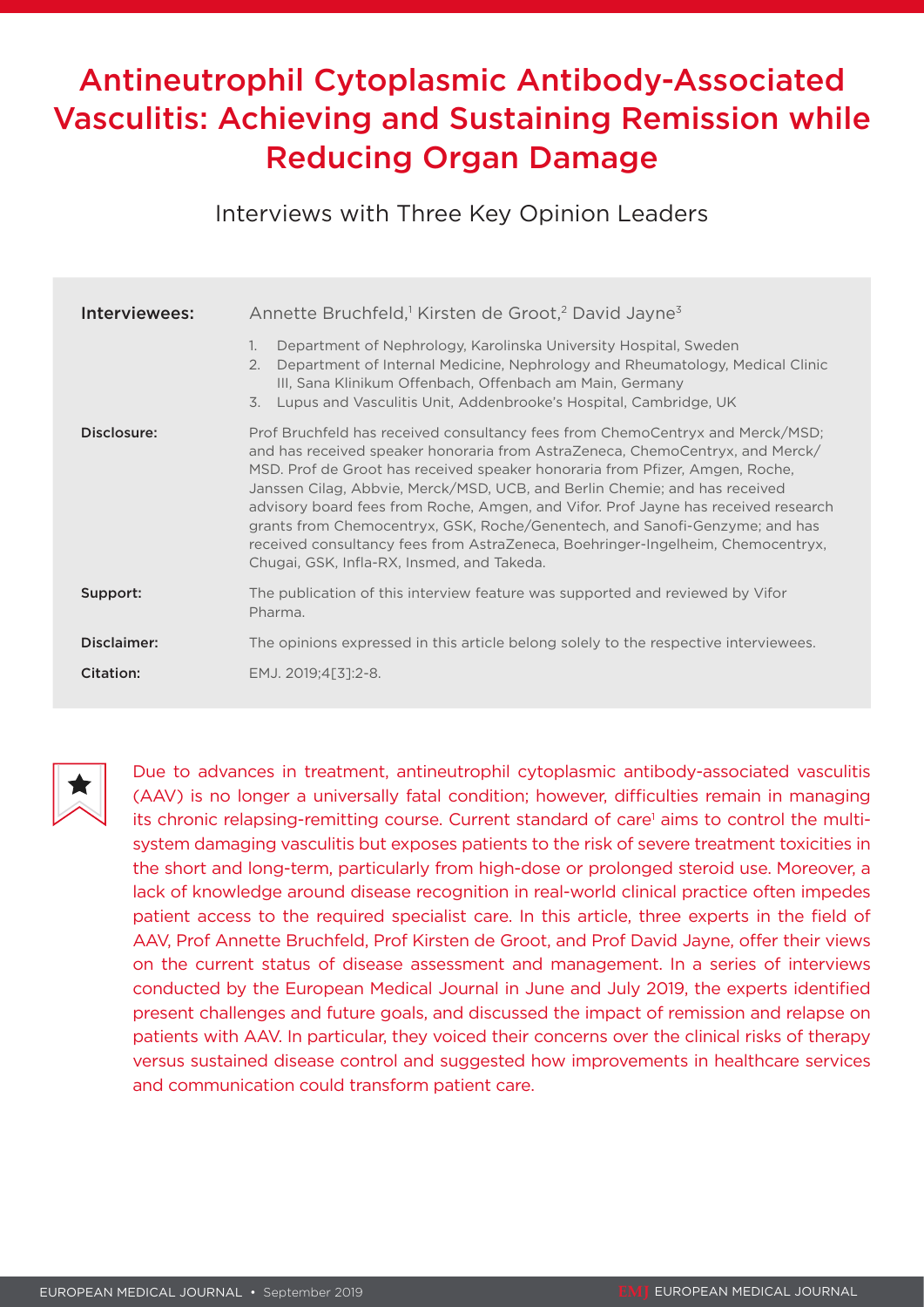## **CURRENT CHALLENGES**

The antineutrophil cytoplasmic antibody (ANCA) associated vasculitides (AAV) are a group of rare inflammatory diseases including microscopic polyangiitis, granulomatosis with polyangiitis (previously known as Wegener's granulomatosis), and eosinophilic granulomatosis with polyangiitis (previously known as Churg–Strauss syndrome).2 AAV can cause inflammation and damage to small blood vessels throughout the body, with the kidneys, ears, nose, sinuses, lungs, and skin being most commonly affected. Although treatments are available to induce remission of AAV, the current standard of care, typically involving immunosuppressants and high-dose steroids,<sup>1</sup> is associated with significant clinical risk.

Prof Bruchfeld commented on the ideals of providing effective treatment for AAV, while limiting the patient's exposure to severely toxic side effects. "The goal would be to deliver effective treatment early, with medications that are less toxic than those we have today. We also need to find a way to reduce the number of relapses which, in time, would serve to reduce organ damage."

"Maintenance of remission is the major challenge," agreed Prof de Groot, "Especially for patients who are at high risk of relapse – for those patients, we don't have so many options. Also, we don't currently have treatment-free long-term remission." Identifying patients at greatest risk of relapse was seen as a key area for improvement, with potential stratifying parameters including renal involvement; ANCA target proteins (e.g., myeloperoxidase versus proteinase 3); granulomatosis versus vasculitic disease; persistent microhaematuria; and ANCA conversion at remission.

In Prof Jayne's view, two further main issues at present are access to expert advice, and delays in diagnosis. "Unless they have very characteristic presentations, rare diseases usually result in diagnostic delay. This is compounded by the fact that AAV can present in many different ways, with different parts of the body involved, and it often takes 3–6 months before the diagnosis is made. Also, general practitioners (GP), to whom patients first present, don't tend to do the necessary tests, which is inevitable with a rare disease." Prof Bruchfeld and Prof de Groot concurred, emphasising the importance of physician awareness and education around AAV. Although the situation was said to have improved notably over the last 20 years, educating physicians (especially primary care doctors) to recognise the signs of the disease would further facilitate patient referral to specialist centres for diagnosis and management. "This is very important. The nephrology and rheumatology communities know the disease well now, but it needs someone to send the patient to these specialists, and that person is not so well educated in terms of AAV. We have to transfer our knowledge," said Prof de Groot.

### **CLINICAL ASSESSMENT**

Whilst clinical trial endpoints for assessment of AAV are well described, the means of evaluating disease in the clinic are less clearly defined. The experts highlighted what they felt should be best practice in this area.

Prof Jayne outlined the two typical types of patient presentation: firstly, the patient who is admitted to hospital as an emergency, usually with either kidney or severe lung disease as a presenting feature, and who is diagnosed in hospital; secondly, there is the non-emergency patient who is referred to hospital, typically without a particular diagnosis but with a set of symptoms that are subsequently diagnosed by the hospital as AAV. "The key threshold is suspicion," commented Prof Jayne, and once the physician suspects AAV, the experts agreed that the actual assessment process is fairly standard, involving: X-rays, computed tomography (CT) scans, blood and urine tests, plus other investigations related to the main manifestations of disease, for example renal biopsies. "The ANCA blood test is of particular importance," commented Prof Jayne. "It is positive in around 95% of patients, relatively specific for AAV, and widely available. If the ANCA test is positive and the patient has symptoms suggestive of AAV that essentially confirms the diagnosis," he explained.

Prof de Groot emphasised the importance of an interdisciplinary team in achieving the full clinical assessment. In addition to the treating specialist (nephrologist/rheumatologist), there may be need for a radiologist, neurologist, and likely also an ENT doctor, pulmonologist, and ophthalmologist.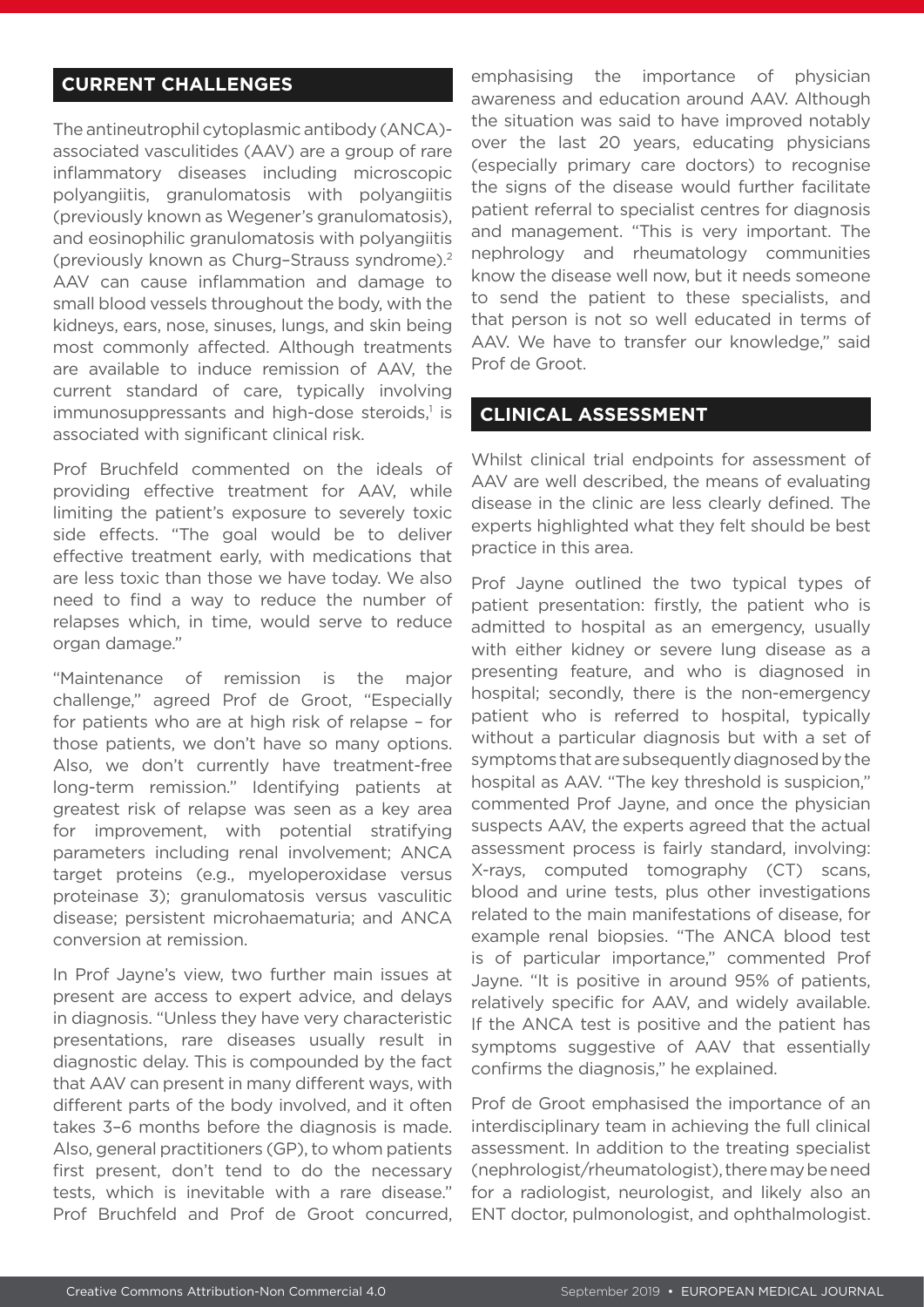"It is quite a challenge to establish a stable team with experience of the disease," she commented. Prof Bruchfeld added that, in her view, patients should be at the heart of the assessment process. "Often the patient is forgotten. Doctors don't always understand that patients need the best information possible so that they are clear about their disease status and long-term prognosis. For example, if the patient has a lot of chronic renal damage, it is important they understand that the disease can be stabilised but, in the future, they may need to start dialysis," she clarified.

Prof Bruchfeld also pointed out that many of her patients at the University Hospital are enrolled in clinical and surveillance studies and that, in this environment, the use of rating scales is part of the standard patient assessment. She cited the Birmingham Vasculitis Activity Scale (BVAS)<sup>3</sup> as a helpful tool for following disease activity and detecting remission but commented that it is not often used outside clinical research, although she frequently uses BVAS as an educational tool and also advocates its use in smaller centres. While Prof Jayne doesn't believe these scales are suited to routine clinical practice, he agreed that BVAS is a useful tool for education and training, helping physicians to recognise and understand the range of disease manifestations.

### Determining Remission

Current European guidelines<sup>1</sup> consider treatment for AAV in terms of remission induction and maintenance therapy, and subsequently, treatment of relapse. This raises the issue of how remission should be defined or recognised, in order to direct ongoing treatment.

"It is important to have a clear picture of when the patient is in remission, so to minimise exposure to the toxicities of initial treatment," said Prof Bruchfeld. Together with Prof de Groot, she advised that a BVAS score of zero is often the predefined target for remission, along with clinical observations that vessel inflammation has ceased in all organ systems. In Prof Jayne's view, assessment most often relies upon pattern recognition and experience. "Each organ system needs to be considered in turn, in order to work out whether persistent symptoms/abnormalities reflect ongoing disease in those areas of the body – and this is part of the skill of managing AAV," he explained. "Tests such as inflammatory markers

(CRP [C-reactive protein], ESR [erythrocyte sedimentation rate], etc.) have a certain value, but they also have problems. Can we rely on them? What does it mean if the ANCA test is negative? Then there are patient symptoms that don't necessarily relate to AAV activity. It is a complex picture."

Prof de Groot further articulated these difficulties: "The more precisely you look, the less the patient appears in remission. For example, if you do an MRI of the sinuses every 3 months, you will see that the sinusitis never disappears, so you can never say that the patient is in remission. On the other hand, if you don't do these detailed assessments/radiology exams, then it's clinical judgement alone and the patient is more likely to appear in remission. So we really need to define whether we want to use CT and MRI as remission parameters or just keep to clinical tests and BVAS score." Prof Jayne agreed, pointing out that the division of remission induction and maintenance therapy is slightly artificial. "There's quite a lot of evidence to suggest that the disease is continuing, even though we're labelling people as being in remission. A lot of this has been driven historically by the desire to limit the use of cyclophosphamide (a standard immunosuppressant treatment for AAV) to only 3–6 months because it's a toxic drug – and so the remission induction period has been labelled accordingly. The bottom line is that relatively inexperienced centres may over-treat patients while more experienced centres may be better at determining remission and switching patients to maintenance therapy," he concluded.

Concerning the long-term impact of assessing and achieving remission, Prof de Groot stated, "If a patient is judged as not being completely in remission then they remain on induction treatment for longer. If induction of remission takes >3–6 months, we know that the outcome is worse; so achievement of full remission, rather than partial, within 3–6 months is important." It was also acknowledged that some patients recover more quickly than others, and the experts concurred that the greatest benefits of prompt symptom control are less organ damage and less exposure to the toxicities of treatment (steroids, in particular). Prof Jayne commented, "Steroid doses tend to be tapered along with improved control of the disease, so increased exposure is a consequence of delayed disease control. Further to this, the organ we are most interested in is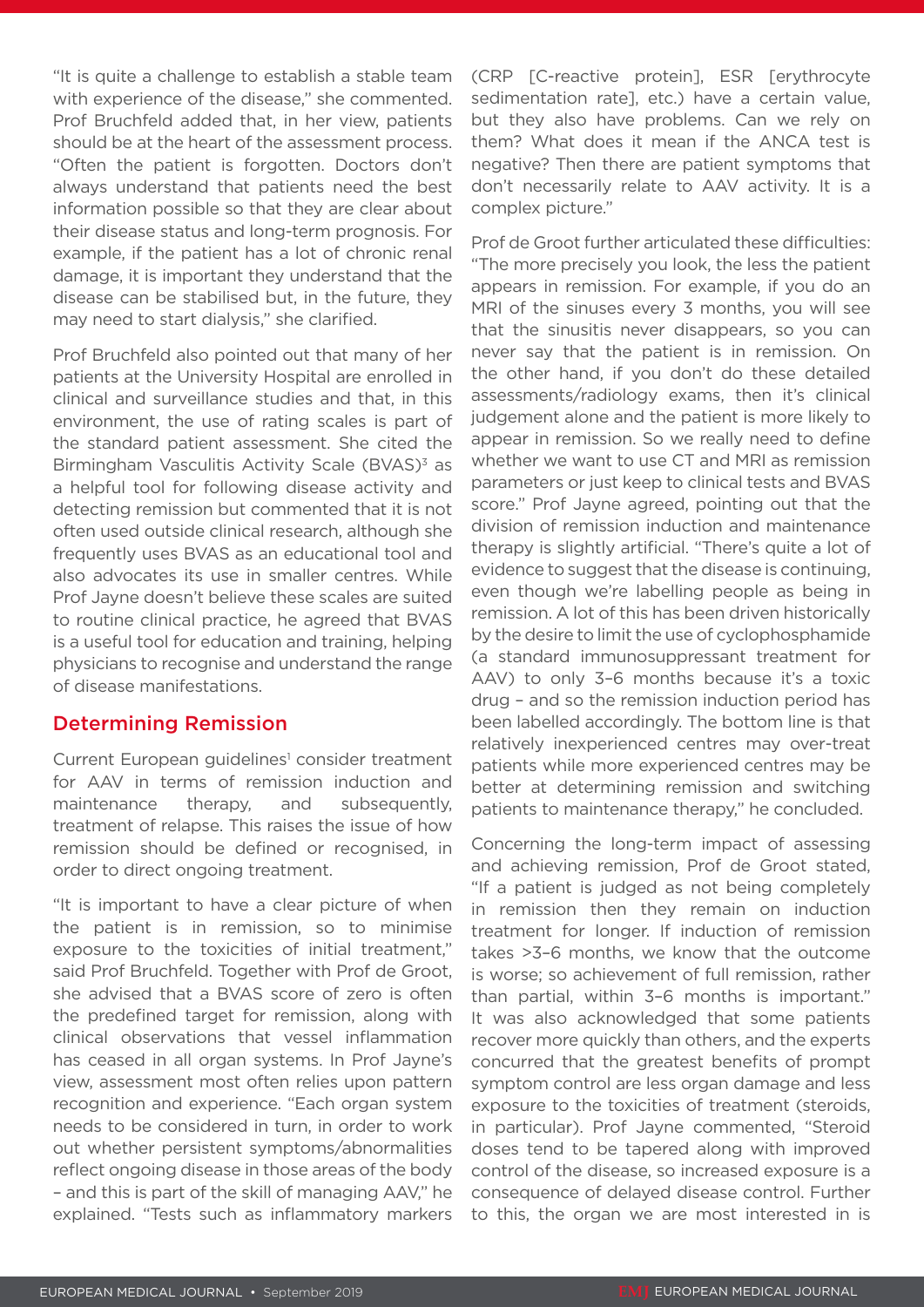the kidney, and we know that we control kidney disease quite slowly, over months. If there was a treatment that could control kidney disease within days, this would have a long-term protective effect on organ function."

### RELAPSE – TREATMENT AND IMPACT

Relapse is common in patients following conventional immunosuppressive therapy. After treatment has stopped, the experts estimated that by 2 years, 20–30% of patients will have relapsed, rising to 50–70% of patients within 5–10 years. "Those figures would be higher if you stopped the treatment earlier, and lower if you continued the treatment for longer," said Prof Jayne. It was explained that the rate of relapse also varies according to diagnosis, with granulomatosis with polyangiitis patients more prone to relapse than patients with microscopic polyangiitis, for example. In addition, it is important to distinguish the relapse rates achieved with conventional therapy (as above) from those observed more recently with rituximab, which postpones relapse further. Prof Bruchfeld commented that "we also have to be aware that patients can relapse beyond 10 years. This is why we continue specialist monitoring without fully discharging patients to GP care. It gives a better chance of recognising relapse, and we educate patients to contact us if they have specific symptoms that could indicate relapse." Prof Bruchfeld feels that this monitoring practice is likely to continue for the foreseeable future. "There may well be a group of patients who will have this disease once and never again. but we don't yet know who they are," she said.

The impact of relapse is significant, exposing patients to the risk of further organ damage and greater burden of medication and associated side effects. "About a third of relapses are what we would consider major relapses, which have longterm consequences in terms of mortality risk, and risk of end-stage renal disease," said Prof Jayne. "In contrast, minor relapses don't tend to result in significant organ damage, but they cause patient distress, making them feel unwell and, perhaps most critically, they commit the patient to a lot more treatment and associated toxicity. This is not only due to treating the relapse, but also because the physician is a lot more reluctant to stop the drugs in the future, and patients can remain on treatment for years." Prof Jayne outlined how

these more and less severe states of relapse could present in practice: "For example, if you had a patient with known renal involvement, and they had a return of blood and protein in the urine, but with unchanged blood tests, that relapse could be regarded as relatively non-severe because you know it can be controlled and the patient hasn't suffered. In contrast, if your patient with renal disease presents with a relapse in which their renal function has seriously declined, you know that they are going to struggle to recover again, and the consequences from this relapse will be much worse."

Distinguishing between major and minor states of relapse was said to be difficult and could also be seen as an arbitrary divide in what is essentially a continuum of disease. Prof Jayne commented, "The reality is that minor relapses tend to be followed by other minor relapses or major relapses. Any relapse is a bad thing, and minor relapses are often major relapses just picked up early." Prof Bruchfeld concurred, "Deciding how to treat more minor relapses is problematic, as it is uncertain whether a minor relapse will precede a major relapse." However, she also pointed out that in clinical study centres, the major/minor divide is often defined using BVAS scoring, with major relapse being a more severe manifestation of disease that would, in turn, require more aggressive treatment. Prof de Groot added, "It is the difference between whether you reintroduce steroids at a low dose or whether you do a full re-induction treatment with more steroids and probably a more potent immunosuppressant. There is a difference, in terms of severity of disease, in terms of damage accrual, and in terms of need for a more potent immunosuppressant."

The experts confirmed that in patients without contraindicatory comorbidities (e.g., diabetes, osteoporosis) minor relapses are routinely treated by increasing steroid dose: "Even though there are strong data showing that this is not a good approach, and that almost all relapses treated in this way will be followed by further relapses," said Prof Jayne. "Rheumatologists, especially, spend their lives inventing therapies to enable us to avoid the use of steroids, but at the moment we don't have a better concept," added Prof de Groot. Prof Bruchfeld agreed, "In general, I think most vasculitis doctors would like to find a way out of using so many steroids, because we know that the short and long-term side effects are not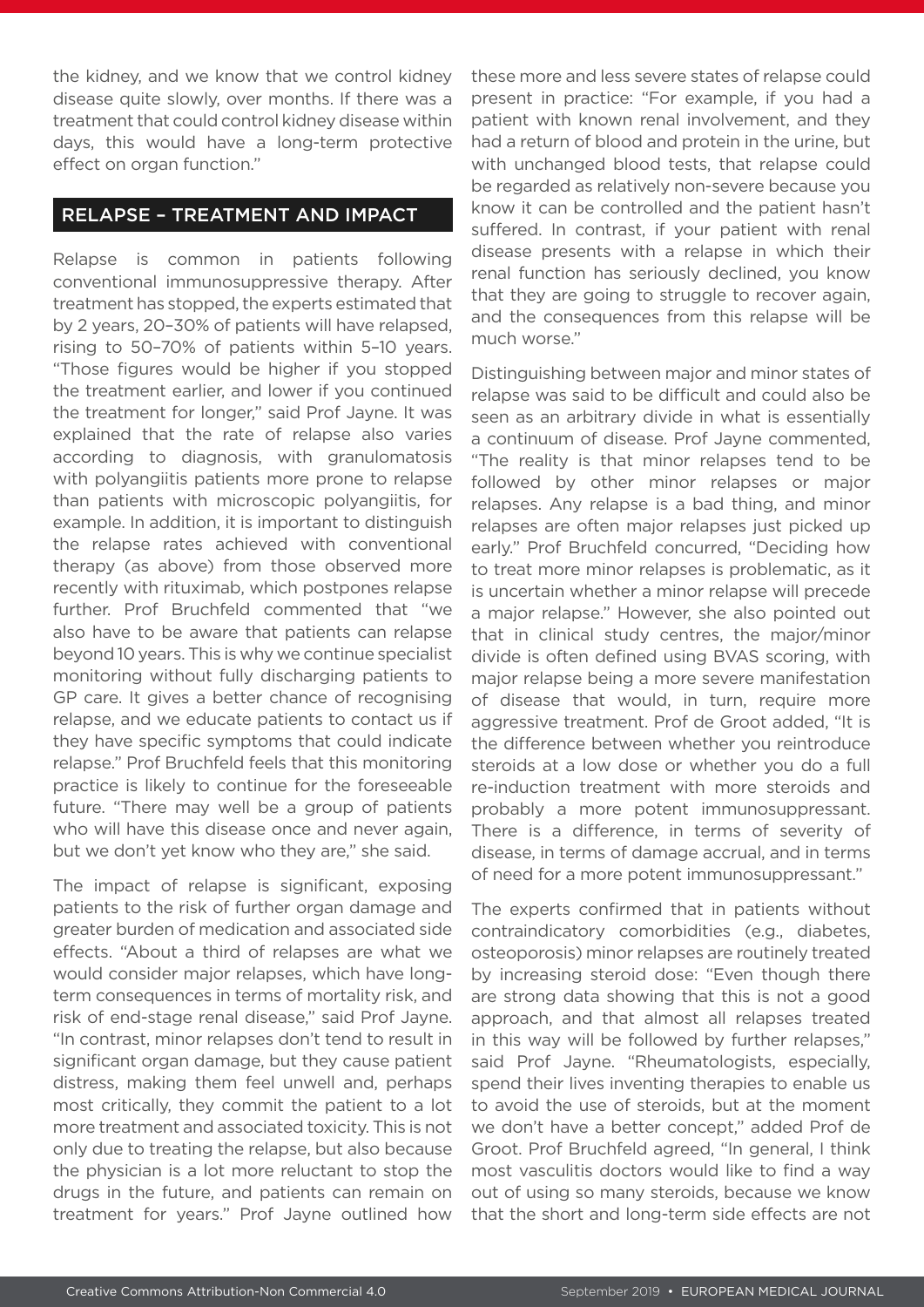good for the patient." As a consequence, said Prof Jayne, there is a move towards the routine use of rituximab as an immunosuppressant treatment for all patients with relapse, whether deemed minor or major. He added, "Steroids are a major driver of long-term damage, so if you look 5–10 years on, about 50% of patients will have an aspect of steroid-induced damage, and that is directly related to relapse driving continuation of steroid dosing."

### **ADVERSE EVENTS OF THERAPY**

Considering the clinical risks of therapy for AAV, infection was said to be the major problem in the short term (first year), strongly correlated to immunosuppression and steroid use. It is a predictor of early death, and the risk of infection is raised in patients who are older, have renal failure, and/or display comorbidities. Although other short-term issues such as steroid-dependent diabetes were noted, the experts were clear that infections dominate in the short term and remain a risk as long as steroid treatment continues. Prof de Groot clarified: "Mortality is high in the first year of treatment. Almost 11% of patients die within the first year, and half of them die from infections – very few die from active disease. This illustrates the issue of (probable) over-treatment within the first year, putting patients at risk of dying from the side effects of treatment."

In terms of more long-term adverse events, Prof Jayne believes that they should be generally viewed as being in one of two groups: either immunosuppressant-related or steroidrelated. "Conventional immunosuppressive treatment (cyclophosphamide followed by oral immunosuppressants) is associated with an approximate 3-fold increase in malignancies (particularly skin malignancies) and, in younger patients, fertility problems due to cyclophosphamide," he said. Concerning steroidrelated effects, Prof de Groot stated, "We know that every gram of steroids adds to the accrual of damage, and there are a lot of side effects from steroids, like diabetes, osteoporosis, weight gain, cataracts, thinning of the skin; and with every steroid course you add to these side effects." Another long-term risk of the current standard of care is cardiovascular disease, as outlined by Prof Bruchfeld: "Many of these patients are older and may, due to vasculitis, have hypertension, reduced

renal function, or residual proteinuria, all of which increase the risk of cardiovascular disease. So, long-term, we often face a cardiovascular quandary which is important, but difficult to prevent."

Among the many adverse effects, Prof Jayne thinks that the biggest concern for physicians is any event that leads to hospital readmission. This is most likely to be related to an infection, a cardiovascular or thromboembolic event, or symptoms of major relapse/inability to control the disease. Another specific concern is patients having to enter dialysis, said Prof Bruchfeld. However, she believes that this can be an abstract concept to patients, who are themselves likely to be more immediately concerned about steroidrelated adverse events and fatigue: that is, aspects which affect their daily life. Prof Jayne agrees that patients simply want to feel better and to survive. "At the outset, patients aren't often made aware of the long-term complications of the disease. Usually, their concerns are functional; they want to be back at work, they want to be looking after their children, and they want relief from symptoms," he explained. In addition, they are concerned about the use of steroids: "Patients hate steroids," acknowledged Prof de Groot. "They know they work well and act very quickly but, longer term, higher dose steroids are disliked not only by doctors, but by patients in particular."

The ability to sustain remission while limiting adverse events is key to the current and future treatment of AAV. The best means of achieving this depends upon the patient profile but there was general agreement that, for a relapsing patient, an immunosuppressant regimen with rituximab dosed just once or twice a year, avoiding (or at very least tapering) steroids and other oral medications, is the best option at present. Prof de Groot added, "Very often we have a steroid-free long-term remission, but there is still continuous use of immunosuppressants. Treatment-free remission, which is what we would wish to have, is not yet available."

### **LOOKING AHEAD**

Considering the future of treatment for AAV, the experts identified several key targets. Prof Jayne listed two main goals: to control the disease more quickly, and to reduce the risk of relapse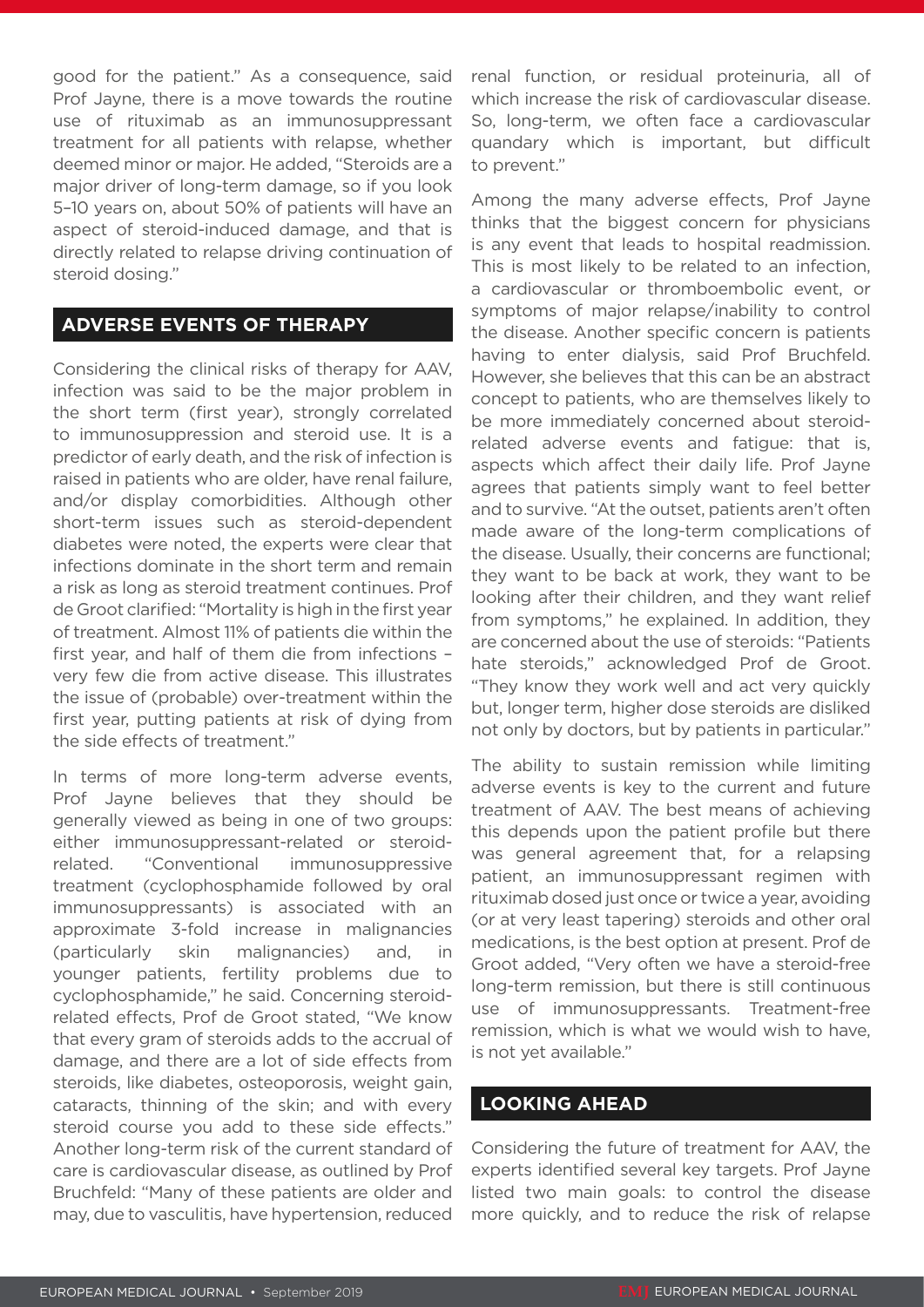(essentially curing the disease), giving the patient confidence that there will be no need for further treatment. Furthermore, he believes that better organisation of healthcare systems and resources is another major unmet need. "The reality is that most patients with AAV are treated by generalists, and not vasculitis specialists. So inevitably, there is going to be variability in quality of care. Countries that have made efforts to improve these healthcare services, particularly France, have demonstrated that this directly improves long-term outcomes for patients," he said.

Prof Bruchfeld believes that there should be greater investment in patient concerns; for example, related to treatment toxicities and fatigue. "Fatigue is a continual side effect of the disease and its treatment. If it's from the treatment we should change it, so that the patient can live a more normal life. Taking more interest in patient concerns will give us the incentive to develop their treatment in different ways, and not just focus on inflammation," she explained. Prof Jayne reiterated that patients also need better access to advice, both during the route to diagnosis (which is often long and delayed), and once diagnosis is confirmed. "What I hear about, on almost a daily basis, is patients struggling to access advice in which they feel confident," he noted.

Steroid-free treatment was highlighted by Prof de Groot as another critical need, in addition to immunosuppressant-free long-term remission. "Steroids are something that, in 20 years of vasculitis research, we cannot renounce," she said, "We still can't go without steroids."

### **CONCLUSION**

Prof Bruchfeld, Prof de Groot, and Prof Jayne clearly highlighted the many existing issues in the management of AAV, largely centring on the lack of disease awareness in primary care, the maintenance of remission, and the toxicities of existing treatment (high-dose steroids in particular). Long-term use of steroids and continued immunosuppressant treatment through remission were cited as specific problems. Resulting effects such as infection and organ or tissue damage are strongly associated with a poor prognosis and a raised mortality risk in this complex condition. They represent a key focus for the development of future therapies, alongside a need for improved access to specialist interdisciplinary healthcare services. In addition, the experts felt that greater focus on patient concerns was needed. Indeed, keeping patients central to the management of disease was cited as an overall priority, in order to help manage expectations, deliver trusted advice, and improve daily life for those living with AAV.

## **Biographies**

### Prof Annette Bruchfeld

### Karolinska University Hospital, Sweden

Prof Bruchfeld received her MD at Karolinska Institutet, Stockholm, Sweden and is currently a Senior Consultant and Associate Professor in the Renal Medicine Department at Karolinska University Hospital. Her clinical and research interests are mainly in inflammatory kidney diseases, ANCA-associated vasculitis, and hepatitis C in chronic kidney disease and transplantation. She has extensive experience in conducting academic and sponsored clinical trials in these areas. Prof Bruchfeld is a long-standing member of the European Vasculitis Society (EUVAS), and is currently a member of the European Renal Association – European Dialysis and Transplant Association (ERA-EDTA) council and a board member of the Immunonephrology Working Group and the ERA-EDTA Scientific Advisory Board.